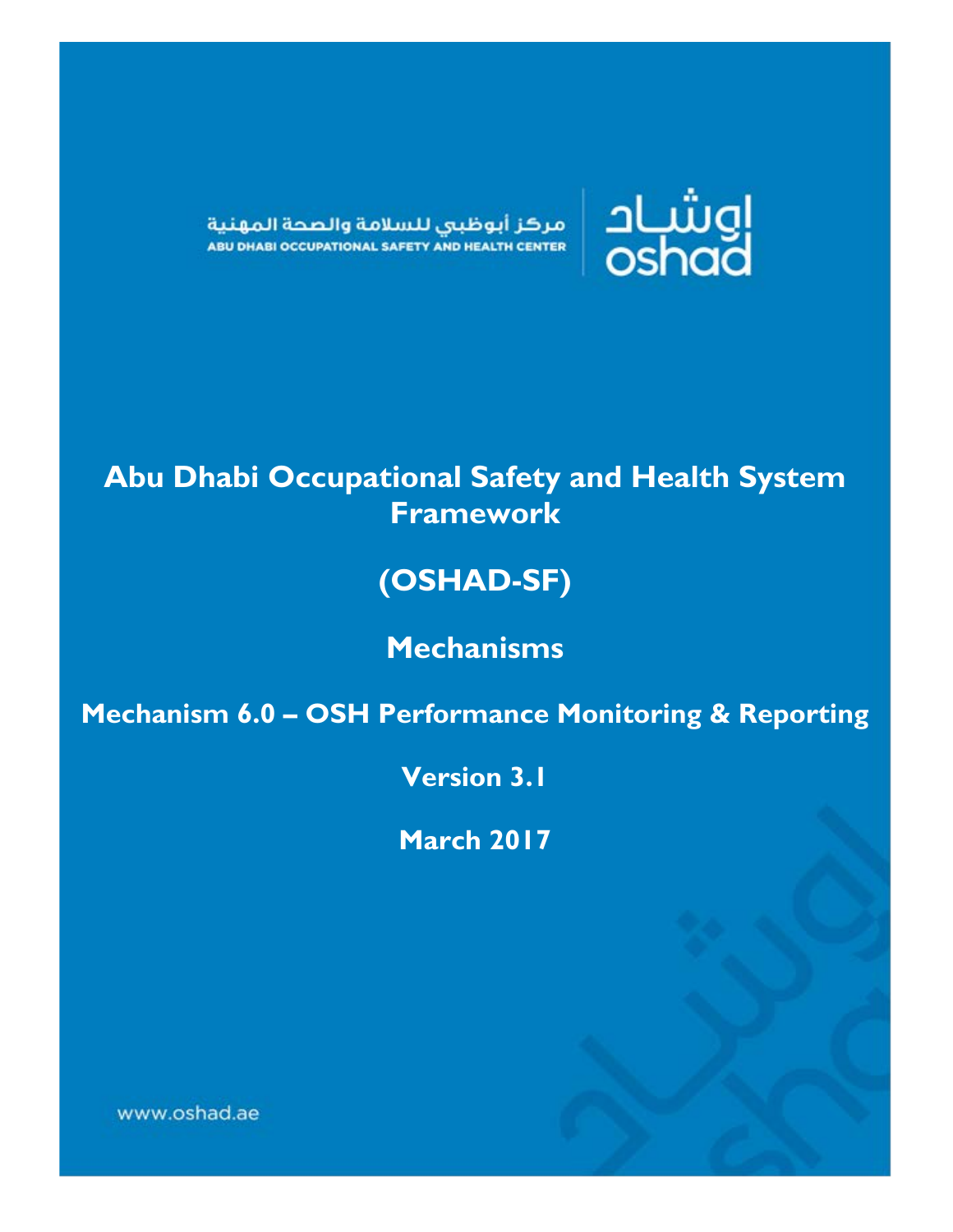# 

**Important Note:** 

**(Document Republished for Continued Implementation under Abu Dhabi Public Health Center)**

**)إعادة نشر الوثيقة الستمرار التطبيق بإشراف مركز أبوظبي للصحة العامة(**





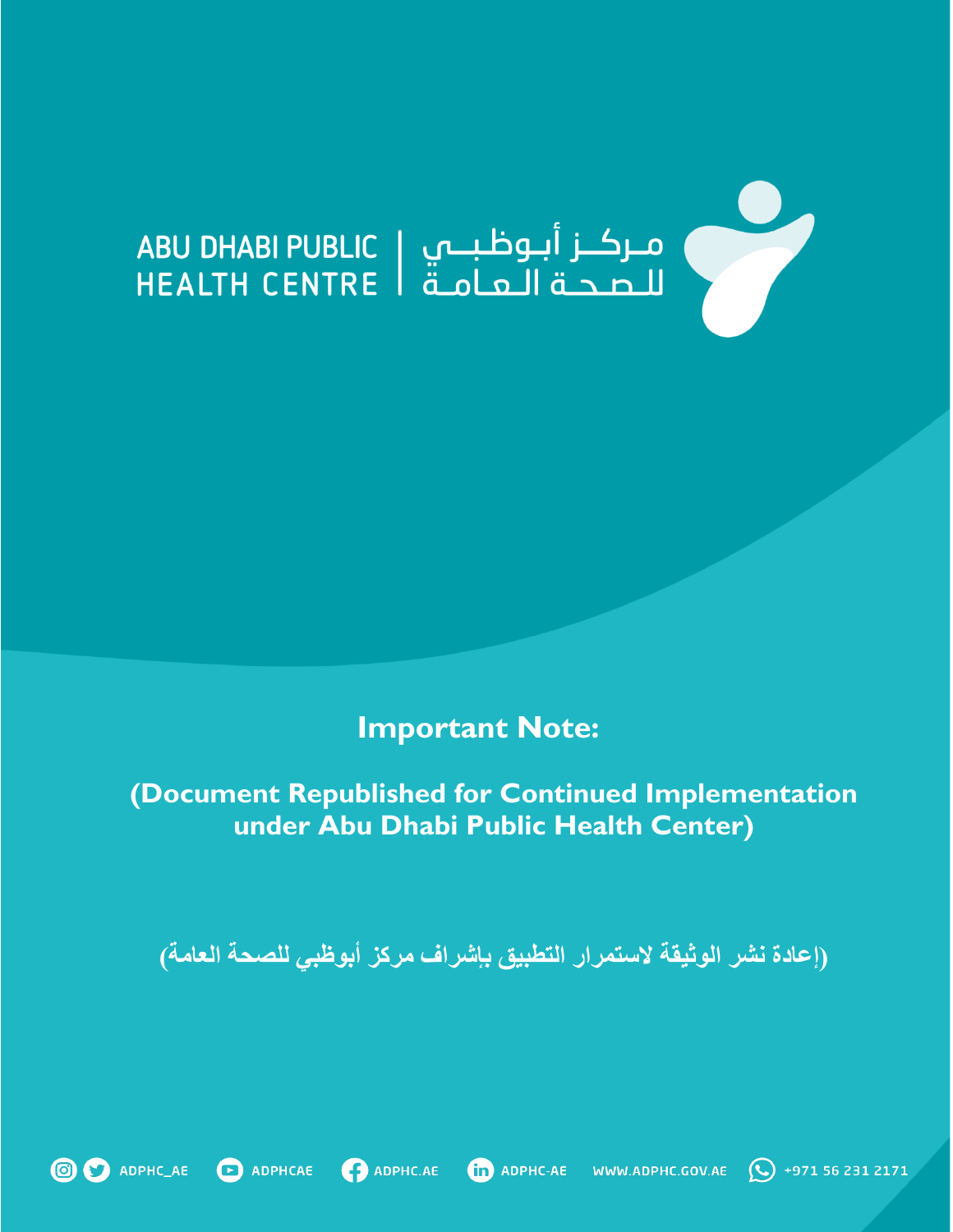

## **Table of Contents**

| $\mathbf{1}$ . |     |  |  |  |
|----------------|-----|--|--|--|
| 2.             |     |  |  |  |
| 3.             |     |  |  |  |
| 4.             |     |  |  |  |
| 5.             |     |  |  |  |
|                | 5.1 |  |  |  |
|                | 5.2 |  |  |  |
|                | 5.3 |  |  |  |
|                | 5.4 |  |  |  |
|                | 5.5 |  |  |  |
| 6.             |     |  |  |  |
| 7 <sub>1</sub> |     |  |  |  |
| 8.             |     |  |  |  |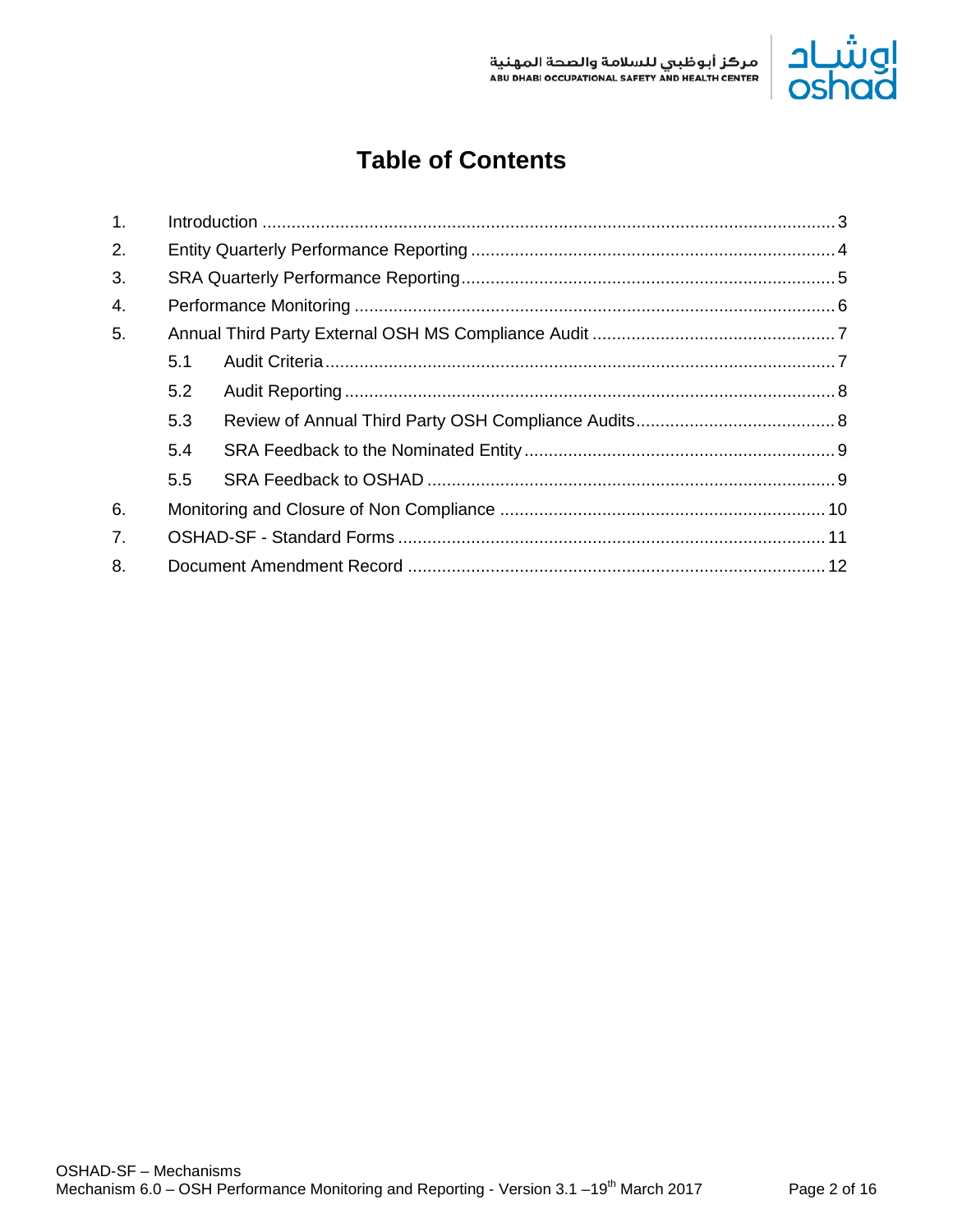

## <span id="page-3-0"></span>**1. Introduction**

This mechanism is designed to define the procedures to be utilized by OSHAD, Sector Regulatory Authorities and Entities (Government Entities and Entities within Sectors) to manage the minimum OSH performance monitoring and reporting process and criteria (mainly through Quarterly Performance Reports and Third Party Audit Reports).

This mechanism has been designed to ensure fair, transparent and consistent implementation of the *OSHAD-SF*.

Entities within Sectors directly report to Sector Regulatory Authorities, while Government Entities directly report to OSHAD.

Through this process, OSHAD and Sector Regulatory Authorities shall collate and analyze the reported OSH performance data to assess the progress of implementation of the *OSHAD-SF* throughout the Emirate.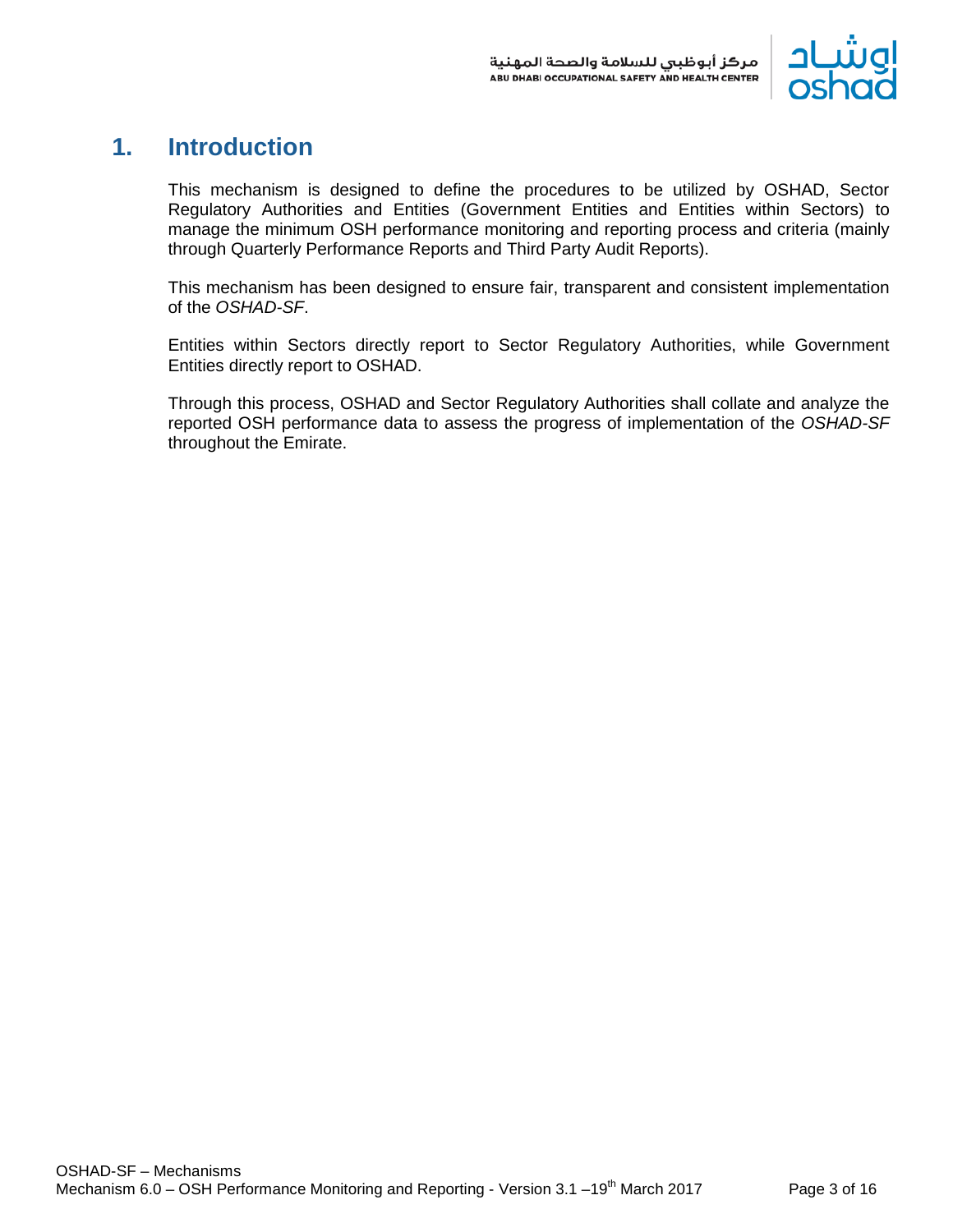

## <span id="page-4-0"></span>**2. Entity Quarterly Performance Reporting**

- (a) Entities with an approved OSHMS shall submit Quarterly OSH performance reports as per the specified timeframe using the relevant forms (*OSHAD-SF– Form E* for Entities within sectors or *OSHAD-SF - Form E2 f*or Government Entities).
- (b) Entities have to submit form E/E2 as per the timescales shown in Table 1 below:

| <b>Quarter</b> | <b>Due Date</b>                                           |
|----------------|-----------------------------------------------------------|
| Q1             | $2nd$ calendar week of April                              |
| Q2             | $2nd$ calendar week of July                               |
| Q3             | $2^{nd}$ calendar week of October                         |
| O4             | 2 <sup>nd</sup> calendar week of January (Following Year) |

*Table 1 – Entity Performance Reporting timescales*

- (c) Quarterly Performance Reports shall be submitted only by entities having an approved OSH MS and should commence on the next quarter following approval of the OSHMS.
- (d) Entities shall include all incidents/consequences related to their employees and contractors and injuries to other persons in the quarterly performance report.
- (e) Only injuries / illnesses and lost work days related to employees shall be included in the incident frequency and rate calculations (*OSHAD-SF – Form E/E2*).
- (f) A single OSH incident may result in one consequence or multiple consequences, consequently total incidents reported by an entity should be equal to or less than the consequences resulting from these incidents.
- (g) Incident recording and reporting shall be based on the actual severity of consequence as established by the investigation process and/or medical report. Incident escalation where applicable is important for necessary update in records and initiating the reporting process. Such is the case with an incident recorded as a medical treatment case but later escalated to a lost workday case, where incident records and reports shall be updated.
- (h) *OSHAD-SF– Form E/E2* has been designed to include the incidents and the consequences of these incidents. This is to correctly account for the number of injuries, damages and/or other consequences resulting from incidents and the resulting consequences associated with them, and to ensure all injuries related to employees are included in the entities injury frequency rates (TRCF, LTIFR and LTISR).
- (i) In addition, entities have to report, as part of the quarterly report, on other relevant issues such as training of all their employees on OSH, their OSH resources, registration of their OSH employees in Qudorat, date of audits by third party, management of contractors and the monetary cost of OSH management and OSH Incidents (OSH Cost Implementation Forms E4 for Entities within Sectors /E5 for Government Entities).

**Note: refer to** *OSHAD-SF – Mechanism 11.0 – Incident Notification, Investigation and Reporting* **for information on reporting of incidents with multiple consequences**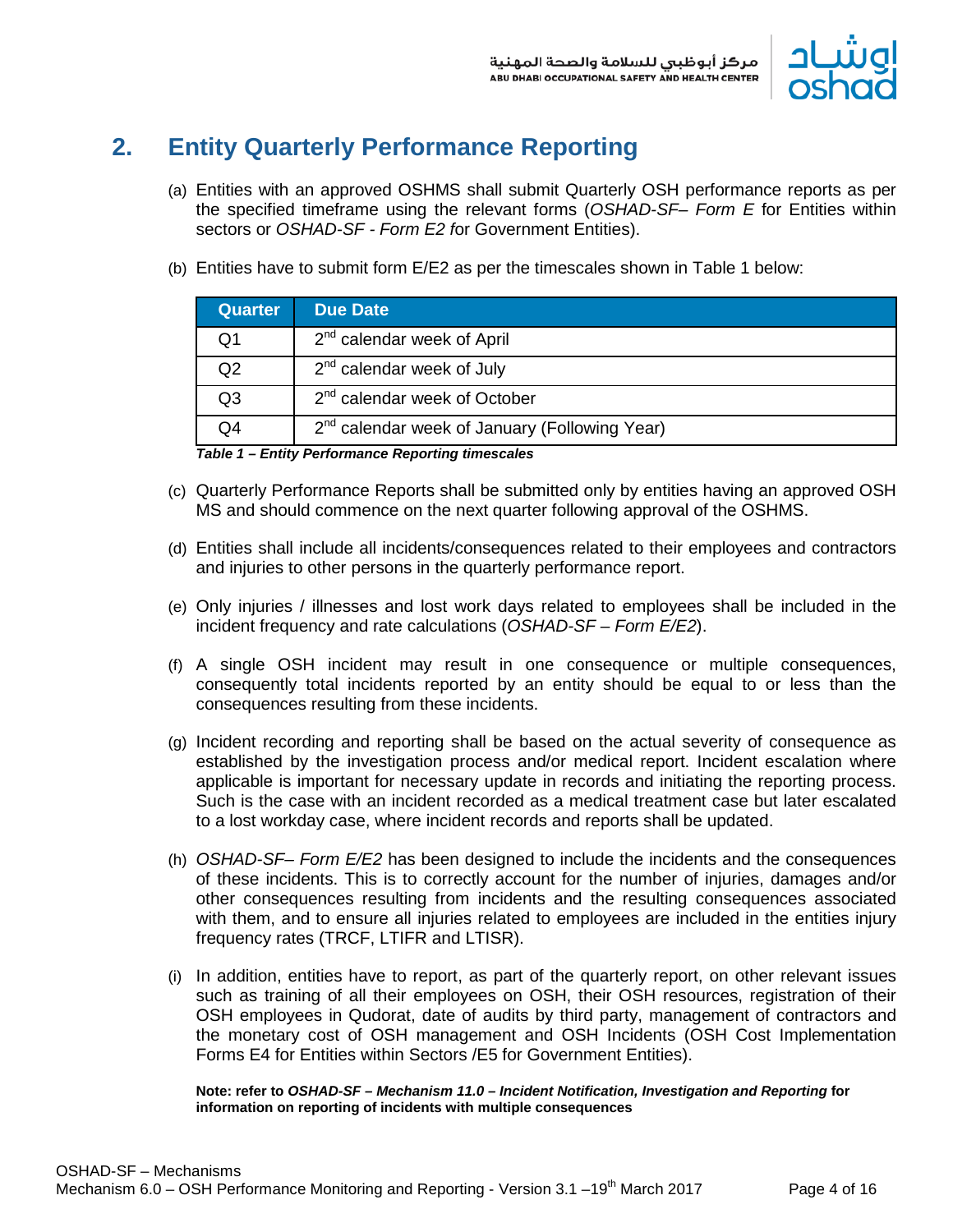

## <span id="page-5-0"></span>**3. SRA Quarterly Performance Reporting**

- (a) Each SRA shall develop, document, implement and maintain a systematic process for OSH performance reporting for all entities required to provide performance reports. The SRA shall ensure that all entities are aware of performance reporting timescales and deadlines to submit and shall ensure compliance to these (refer to section 2(b)).
- (b) SRA's shall monitor compliance to reporting requirements and identify any entities who repeatedly fail to comply with the reporting requirements.
- (c) SRA's shall implement the following with regards to reporting non-compliance:
	- (i) Entities who fail to submit or submit late shall be sent an official letter informing them of the non-compliance and requesting the entity to ensure compliance;
	- (ii) Entities that fail to meet the reporting timescales for two subsequent performance reporting periods or for two or more periods across a calendar year shall be invited to meet with the concerned SRA to review the non-compliance and agree subsequent corrective action. The meeting shall be recorded and shall include a member of the top management of the entity.
	- (iii) Ongoing non-compliance from entities shall result in the SRA reviewing the entity's OSHMS approval certificate in line with the requirement set within *OSHAD-SF – Mechanism 4.0 – OSH MS Submission, Review and Approval*.
- (d) The SRA shall periodically validate the data sent by entities as part of their performance reporting. This validation shall be done via reviews, audits, inspections or other means identified by the SRA.
- (e) Concerned SRA's shall submit a Sector OSH performance quarterly report to OSHAD using *OSHAD-SF – Form E1*.

| <b>Quarter</b> | <b>Due Date</b>                 |
|----------------|---------------------------------|
| Q1             | End of April                    |
| Q2             | End of July                     |
| Q <sub>3</sub> | End of October                  |
| Q4             | End of January (Following Year) |

(f) Reporting timescales for SRAs to report to OSHAD are shown below in Table 2:

*Table 2 – Sector Performance Reporting timescales*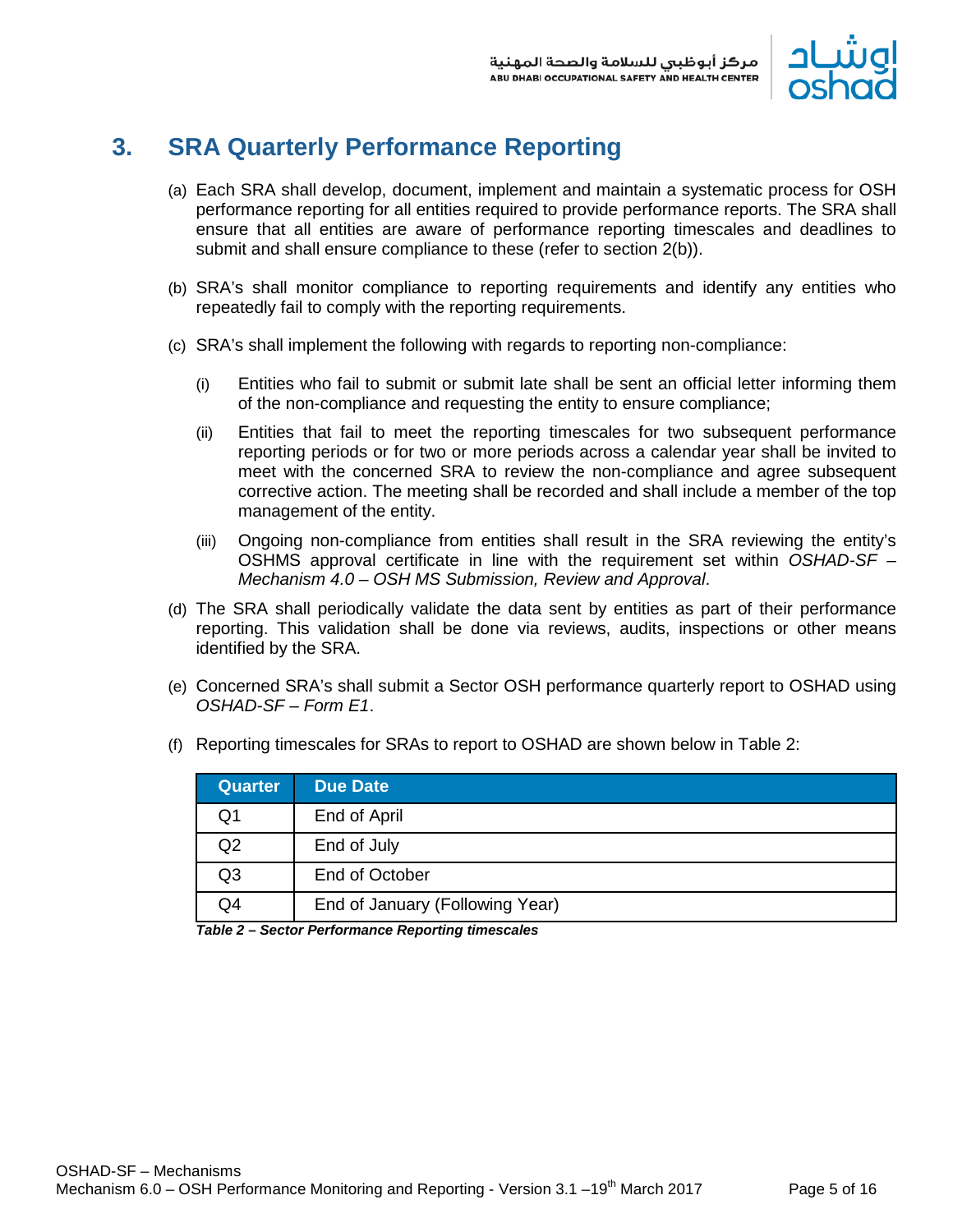

## <span id="page-6-0"></span>**4. Performance Monitoring**

- (a) Each SRA shall develop, document, implement and maintain a systematic process for OSH performance monitoring for all entities with an approved OSH MS and those notified as a medium or low risk entity (as per requirements applicable to each category).
- (b) Monitoring of performance shall include as a minimum:
	- (i) Overall OSH performance;
	- (ii) Audit and Inspection results;
	- (iii) Incidents Investigation Reports;
	- (iv) Compliance to reporting timescales, both performance and incidents;
	- (v) Closure of identified corrective actions;
	- (vi) Lost Time Injury Frequency rate;
	- (vii) Total Reportable Case Frequency; and
	- (viii) Number of Fatalities.
- (c) Where ongoing poor performance is identified, the SRA shall meet with the concerned entity to review their performance and agree on corrective actions to improve.
- (d) The review meeting shall be documented and shall include a member of the entity's top management.
- (e) On-going non-compliance from entities with an approved OSH MS shall result in the SRA reviewing the approval certificate in line with the requirements of *OSHAD-SF – Mechanism 4.0 – OSH MS Submission, Review and Approval*.
- (f) Each SRA shall also seek to identify good performance within their sector and from this develop case studies to show good practice within their own sector. These case studies can be published following approval from OSHAD, in line with *OSHAD-SF - Mechanism 12.0 – Notification of OSH Awareness activities.*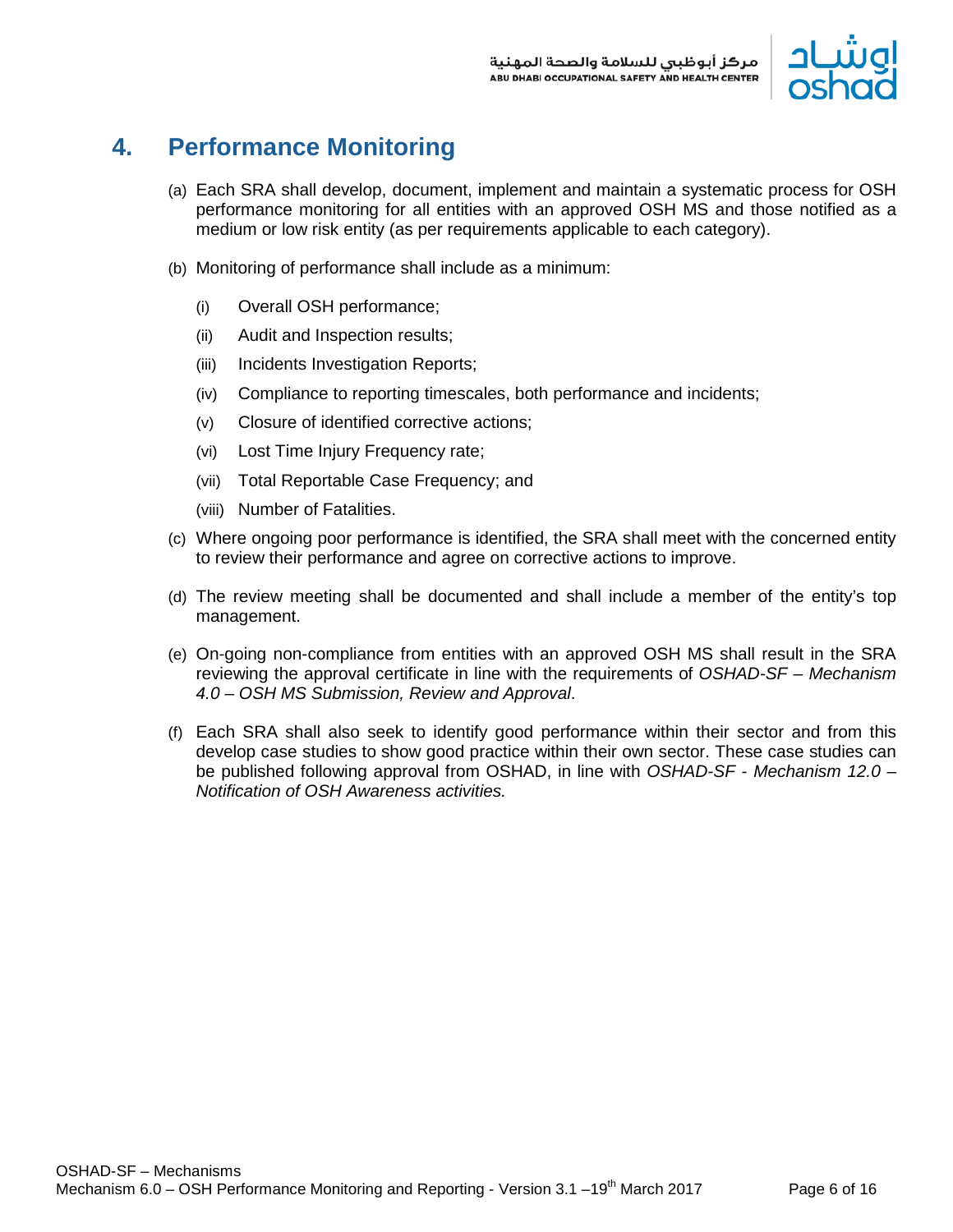

## <span id="page-7-0"></span>**5. Annual Third Party OSH MS Compliance Audit**

- (a) The SRA shall develop, document, implement and maintain a systematic process to monitor that all approved entities undertake an annual third party OSH compliance audit, in line with the requirements of *OSHAD-SF – Element 8 – Audit and Inspection*.
- (b) The procedure shall as a minimum include:
	- (i) process to identify entities required to undertake annual third party OSH compliance audits;
	- (ii) timescales for compliance;
	- (iii) third party audit report submission process;
	- (iv) audit report review process; and
	- (v) feedback process.
- (c) The SRA shall monitor compliance to *OSHAD-SF* 3rd Party audit requirements and as a minimum shall implement the following:
	- (i) entities who fail to submit their annual third party OSH Compliance audit report within the required timescales shall be officially communicated of the non-compliance and requesting the entity to ensure compliance within 60 calendar days of the date of communication;
	- (ii) entities that fail to meet the timescales set out in the first official communication shall be invited to meet with the concerned SRA to review the non-compliance and agree subsequent corrective action. The meeting shall be recorded and shall include a member of the top management of the entity; and
	- (iii) ongoing non-compliance from entities shall result in the SRA reviewing the approval certificate in line with *OSHAD-SF – Mechanism 4.0 – OSH MS Submission, Review and Approval.*

#### <span id="page-7-1"></span>**5.1 Audit Criteria**

- (a) The third party audit is designed to be a systematic, independent and documented process for obtaining audit evidence and evaluating it objectively to determine the extent to which audit criteria are fulfilled.
- (b) The intent of this audit is to provide evidence and inform the concerned SRA of the level of compliance of an entity to the *OSHAD-SF* and to the entity's approved OSHMS. This is an important component of the entity's commitment to demonstrating self-regulation.
- (c) The minimum criteria of this audit shall include:
	- (i) a review of the entity's approved OSHMS to ensure compliance to the *OSHAD-SF*; and
	- (ii) a systematic examination to determine whether activities and related results conform to planned arrangements. The audit shall determine whether these arrangements are implemented effectively and are appropriate in achieving the entity's objectives.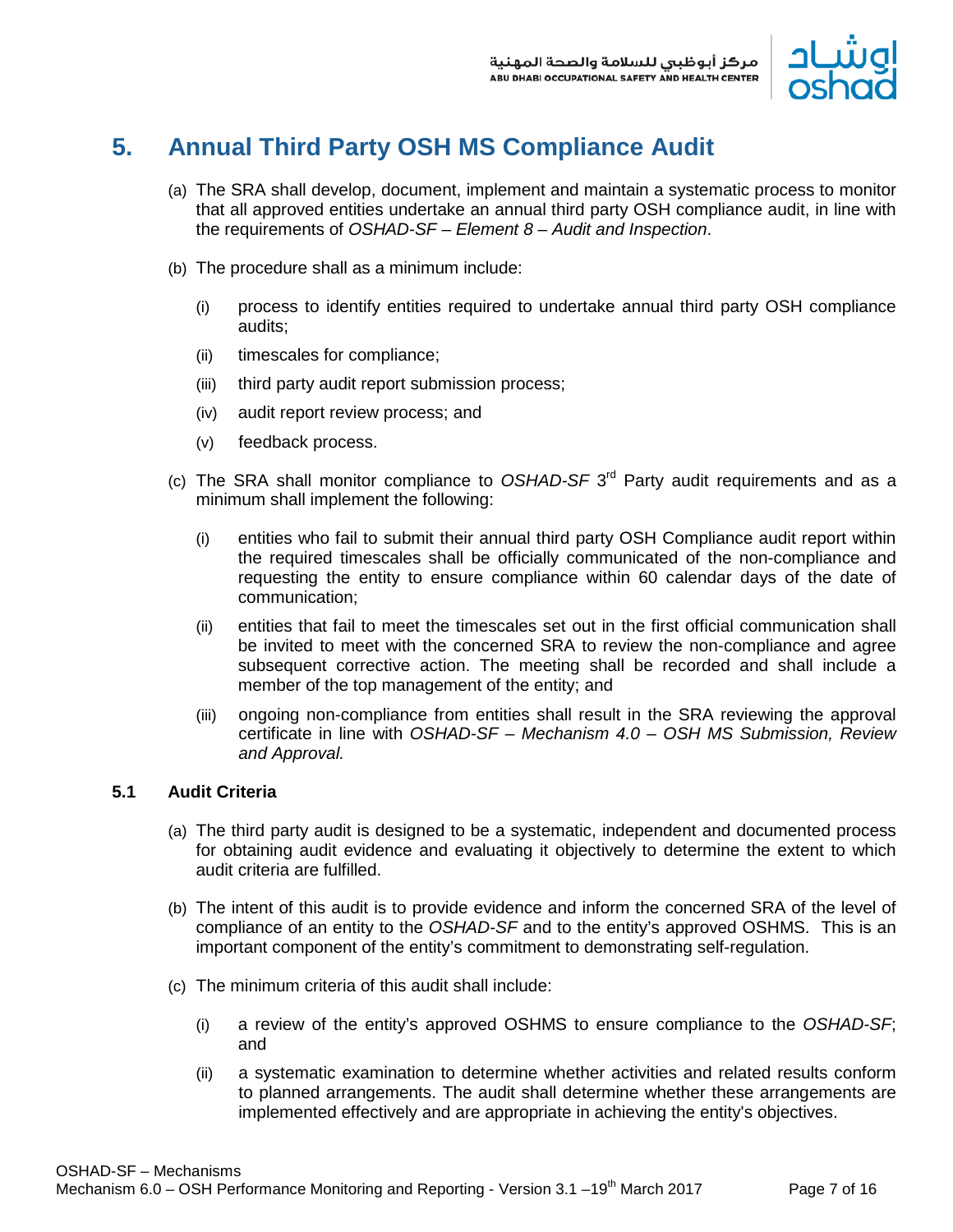

#### <span id="page-8-0"></span>**5.2 Audit Reporting**

- (a) The annual third party compliance audit results shall be submitted to the concerned SRA by completing and submitting *OSHAD-SF– Form F – Entity Annual Third Party OSHMS Audit*  and the detailed audit report within 30 calendar days from the date of the audit.
- (b) The detailed audit report shall provide a clear complete and accurate record of the audit, and include the following as minimum:
	- (i) the audit objectives;
	- (ii) the audit scope, particularly identification of the organizational and functional units or processes audited and the time period covered;
	- (iii) identification of the audit client;
	- (iv) identification of audit team leader and members;
	- (v) the dates and places where the on-site audit activities were conducted;
	- (vi) opening and closing meeting records;
	- (vii) definition of Non Conformance criteria;
	- (viii) the audit criteria;
	- (ix) the audit findings;
	- (x) the audit conclusions, including clear and detailed explanation of any identified NC;
	- (xi) the audit plan;
	- (xii) a summary of the audit process;
	- (xiii) recommendations for improvement, if specified in the audit objectives; and
	- (xiv) agreed corrective action plan.

#### <span id="page-8-1"></span>**5.3 Review of Third Party OSH Compliance Audits**

- (a) The SRA shall review all submitted third party OSH Compliance audits for completeness and compliance to the requirements of the *OSHAD-SF.*
- (b) The SRA shall ensure that the auditing company and the auditors engaged by the auditing company to undertake the audit are approved and registered in line with the requirements of *OSHAD-SF – Mechanism 7.0 & 8.0*.
- (c) If the auditing company or the auditors engaged by the auditing company are not registered with Qudorat at the time of audit or audit report submission the audit shall be automatically rejected.
- (d) The SRA review shall address the following requirements:
	- (i) Audit Scope: covers the undertakings of the entity;
	- (ii) Audit Criteria: considers the *OSHAD-SF* requirements (as per the latest version published on the OSHAD Website)*;*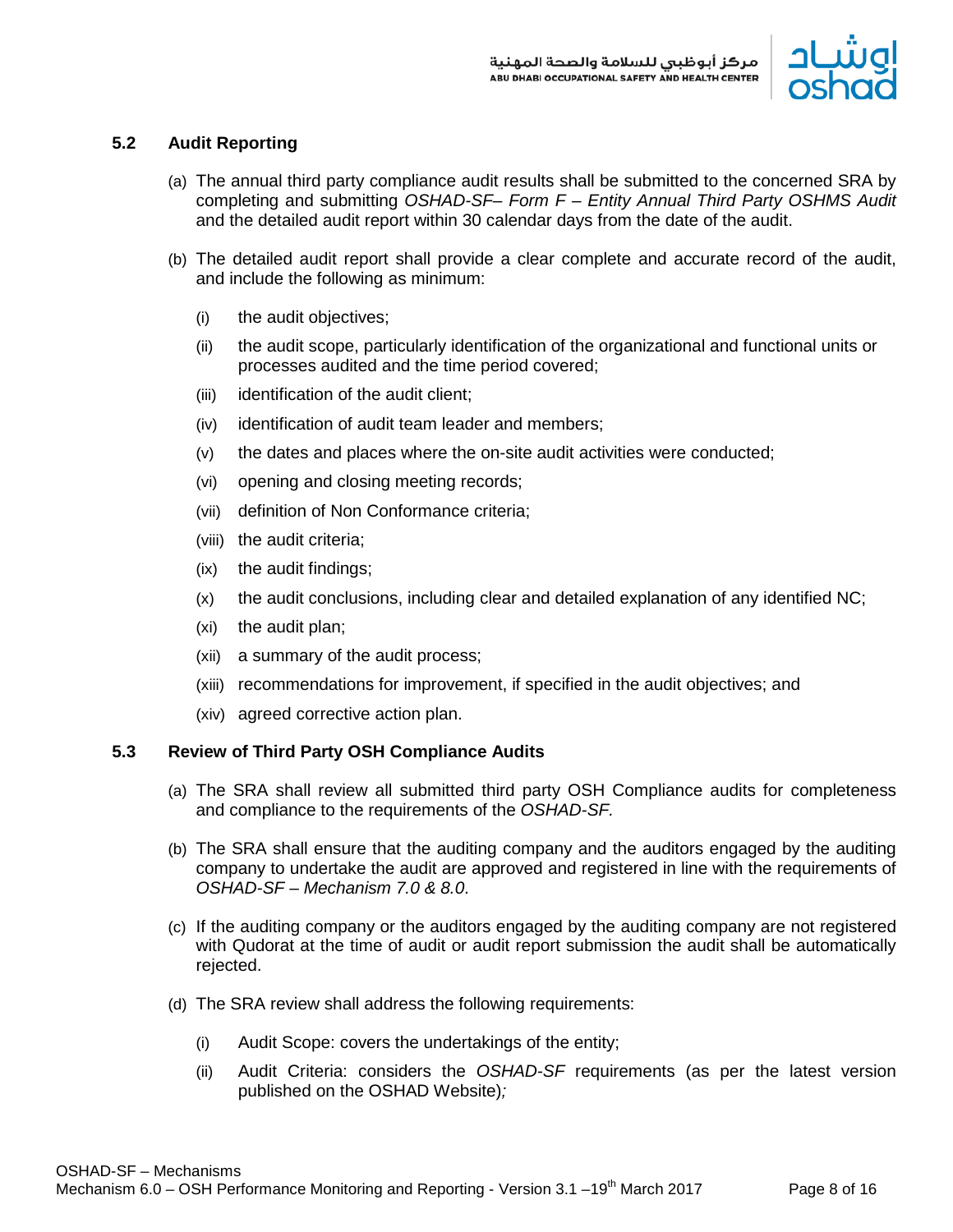

- (iii) Reasonable timescales and manpower have been allocated appropriate to the size, number of locations, undertaking, technical requirements and risk of the entity's operations; and
- (iv) Corrective Action plans and associated timescales are appropriate.

#### <span id="page-9-0"></span>**5.4 SRA Feedback to the Entity**

- (a) The entity shall be provided official feedback on the outcome of the audit report.
- (b) Feedback to the Entity shall include:
	- (i) any actions identified based on review of audit results;
	- (ii) comment on the scope and audit criteria; and
	- (iii) approval of the corrective action plan this shall be limited to the appropriateness of the corrective actions and timescales allocated for implementation.
- (c) The SRA shall review and provide feedback to the entity within 30 calendar days of receiving the audit report. Actions identified by the SRA shall be included in Entity's Corrective Action Plan
- (d) SRA communications related to the above must be done directly with the entity and not the auditing company appointed by the entity.
- (e) No communication on the performance of the auditing company shall be done directly with the entity and/or the auditing company appointed by the entity.

#### <span id="page-9-1"></span>**5.5 SRA Feedback to OSHAD**

- (a) The SRA shall provide OSHAD with official feedback on the performance of the Auditing Company where concerns have been raised over the following issues:
	- (i) quality of the audit and audit Report;
	- (ii) audit Criteria;
	- (iii) audit Scope;
	- (iv) timescales and manpower utilised to undertake the audit;
	- (v) where the audit was rejected due to the auditing company and/or auditors engaged by the auditing company are not registered and approved by OSHAD; and
	- (vi) where the audit was rejected due to the lead auditor signing the audit report not being approved by OSHAD as a lead Auditor.
- (b) Feedback shall be provided to OSHAD within 30 calendar days of receiving the audit report.
- (c) SRA feedback to OSHAD shall be accompanied with necessary supporting documents (audit report etc.).
- (d) Following receipt of SRA feedback, OSHAD shall undertake a review and provide feedback to the SRA within 30 calendar days.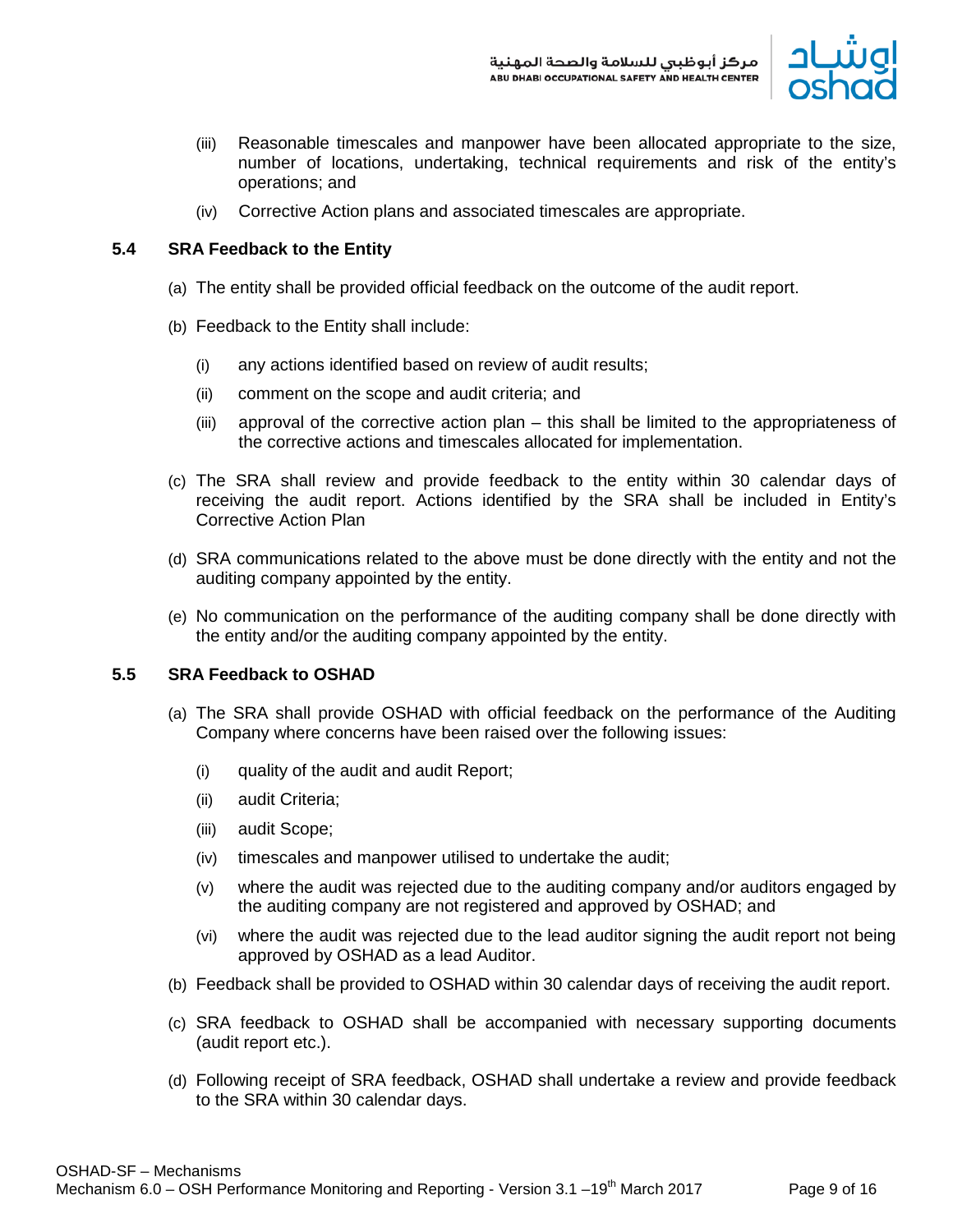

## <span id="page-10-0"></span>**6. Monitoring and Closure of Non Compliance**

- (a) Corrective action plans of non-compliances shall be submitted by the entity to the relevant SRA for the following:
	- (i) SRA Audits;
	- (ii) SRA Inspections;
	- (iii) Serious Incident Investigations; and
	- (iv) Annual Third Party OSH Compliance Audits.
- (b) The SRA shall ensure that the entity provides a corrective action plan for the identified noncompliances within an agreed timescale. The agreed timescales shall be appropriate for the level and risk of the non-compliance raised.
- (c) Effective implementation of All Corrective Action(s) shall be verified during the next Audit/ Inspection or other tools as deemed necessary by the SRA.
- (d) The SRA shall monitor the corrective action plan for non-compliances, which in their opinion pose high risk. Where timescales have not been met, the SRA shall seek official clarification from the entity as to the status of the corrective action.
- (e) For entities that continue to fail to meet the agreed timescales, the SRA shall meet with the concerned entity to review their performance and agree on corrective actions to improve.
- (f) The review meeting shall be documented and shall include a member of the entity's top management.
- (g) Ongoing non-compliance from the entity shall result in the SRA reviewing the entity's OSHMS approval certificate in line with *OSHAD-SF – Mechanism 4.0*.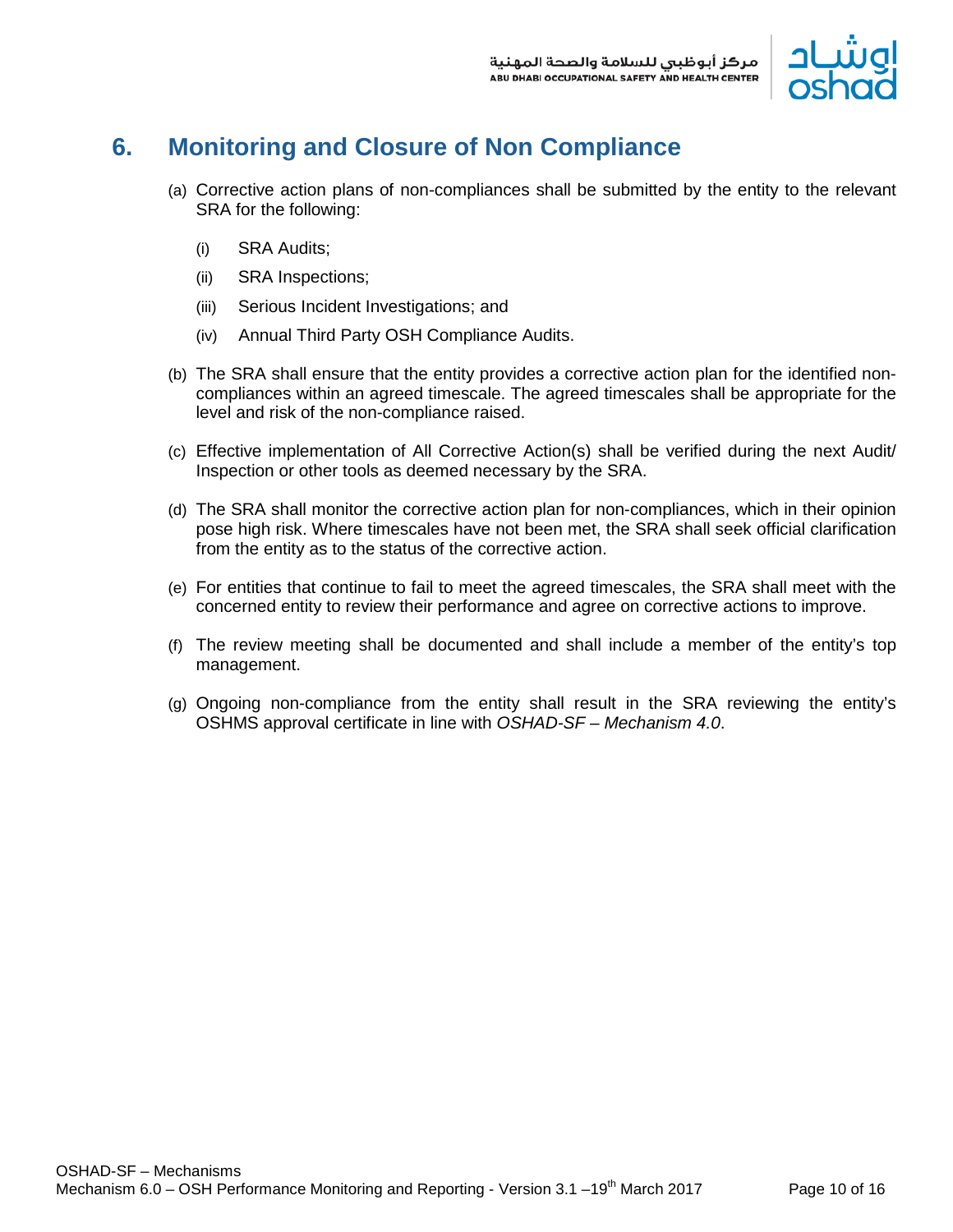

### <span id="page-11-0"></span>**7. OSHAD-SF - Standard Forms**

#### *Form E* – *Entity Quarterly Performance Report*

This form is to be submitted by sector entities to the concerned SRA to report their quarterly performance.

#### *Form E1 – Sector Quarterly Performance Report*

This form is to be submitted by the relevant SRA to OSHAD to report quarterly performance within the sector

#### *Form E2 – Government Entity Quarterly Performance Report*

This form is to be submitted by government entities to OSHAD to report their quarterly performance.

#### *Form E4 – OSH Implementation costs in Entities within Sectors*

This form is to be submitted by sector entities to the concerned SRA on an annual basis as a summary of OSH costs for OSH management and OSH incidents.

#### *Form E5 – OSH Implementation costs in Government Entities*

This form is to be submitted by government entities to OSHAD on an annual basis as a summary of OSH costs for OSH management and OSH incidents.

#### *Form F – Entity Annual Third Party Audit Report*

This form is to be submitted to the concerned SRA within 30 days of the audit.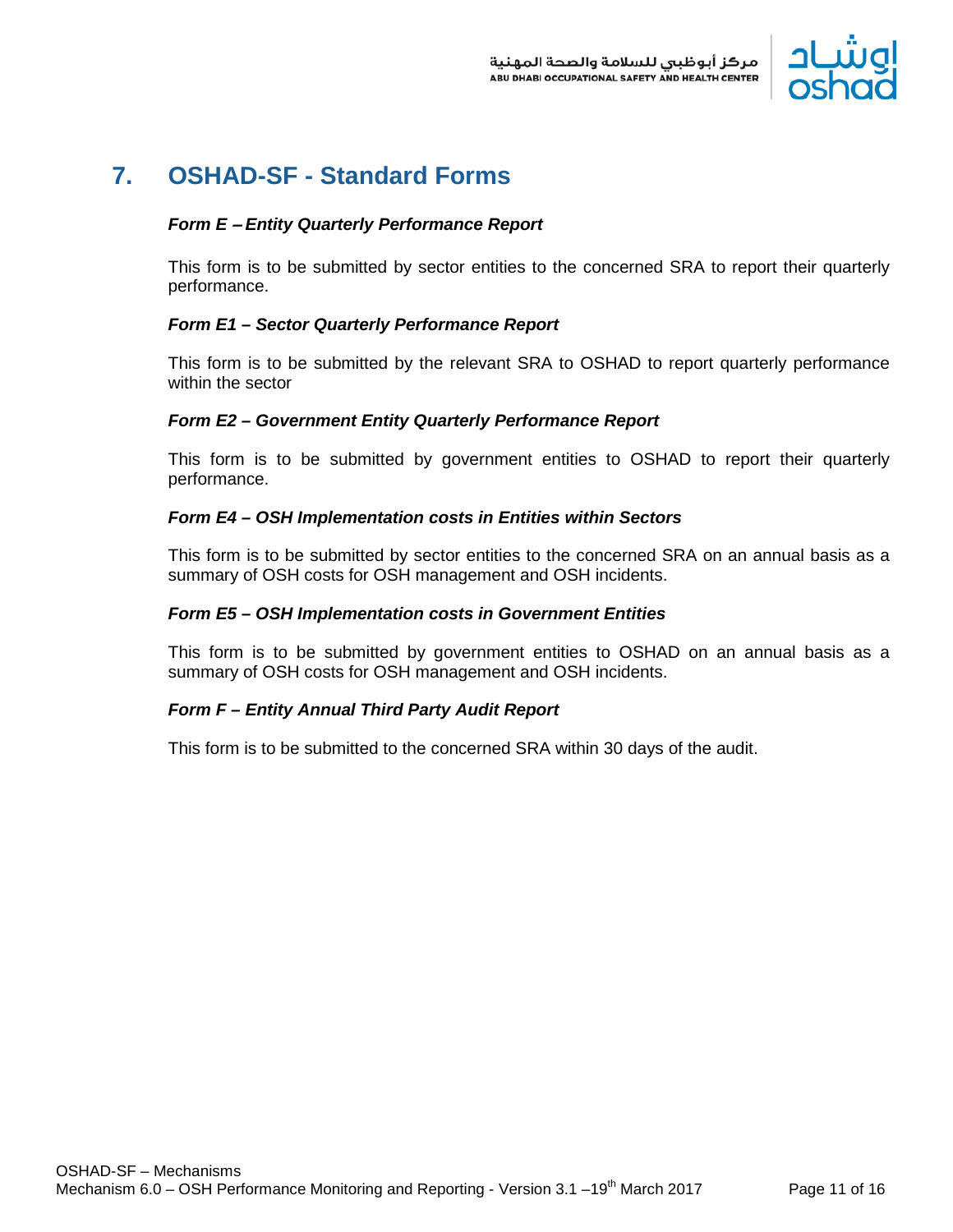

## <span id="page-12-0"></span>**8. Document Amendment Record**

| <b>Version</b> | <b>Revision</b><br><b>Date</b> | <b>Description of Amendment</b>                                                                                                                                                                                                                                                                                                                                                                                                                                                                                                                                                                                                                                                                                              | <b>Page/s Affected</b> |
|----------------|--------------------------------|------------------------------------------------------------------------------------------------------------------------------------------------------------------------------------------------------------------------------------------------------------------------------------------------------------------------------------------------------------------------------------------------------------------------------------------------------------------------------------------------------------------------------------------------------------------------------------------------------------------------------------------------------------------------------------------------------------------------------|------------------------|
| 2.0            | Feb 2012                       | <b>First Issue</b>                                                                                                                                                                                                                                                                                                                                                                                                                                                                                                                                                                                                                                                                                                           | All                    |
|                |                                | General:<br>Removed "Environment Incidents" and replaced<br><b>EHS with OHS</b><br>Edits for clarity and conformity with other AD EHSMS<br>documents and changes in other parts of this<br>mechanism.<br>Section 2.0<br>Removed Environmental Incident Definitions and                                                                                                                                                                                                                                                                                                                                                                                                                                                       | Where applicable       |
| 2.01           | Dec 2013                       | reviewed / revised all OHS incident definitions<br>Removed Journey Incident Definition<br>(consequences shall be reported based on<br>incident type and severity).<br>Removed "Work related Injury / Illness" definition<br>and merged contents in Section 3.2 retitled<br>"Establishing Work Relationship"<br>Amended / revised / added definitions for: Lost<br>Time Injury; Lost Time Injury Severity Rate; Lost<br>Workdays; Lost Workday Case; Recordable<br>Incidents; Serious Dangerous Occurrence<br>(instead of "Reportable"); Serious OHS Incidents<br>(instead of "Reportable"); Serious Injuries<br>(deleting "Reportable"); Total Reported Case<br>Frequency (instead of "Reportable"); Serious<br>Lacerations. | 4 to 7                 |
|                |                                | Section 3.0<br>Removed Environmental Incidents and amended<br>$\overline{\phantom{0}}$<br>OHS incidents (3.1)<br>Removed "Reportable" from titles of Schedules A,<br><b>B&amp;C.</b><br>Amended Section 3.2 retitled "Establishing Work"<br>$\qquad \qquad -$<br>Relationship"<br>Revised Section 3.3 (Recordable vs. Reportable<br>Incidents)<br>Aligned Fig 3.1 with new incident notification<br>requirements.                                                                                                                                                                                                                                                                                                            | 8 to 10                |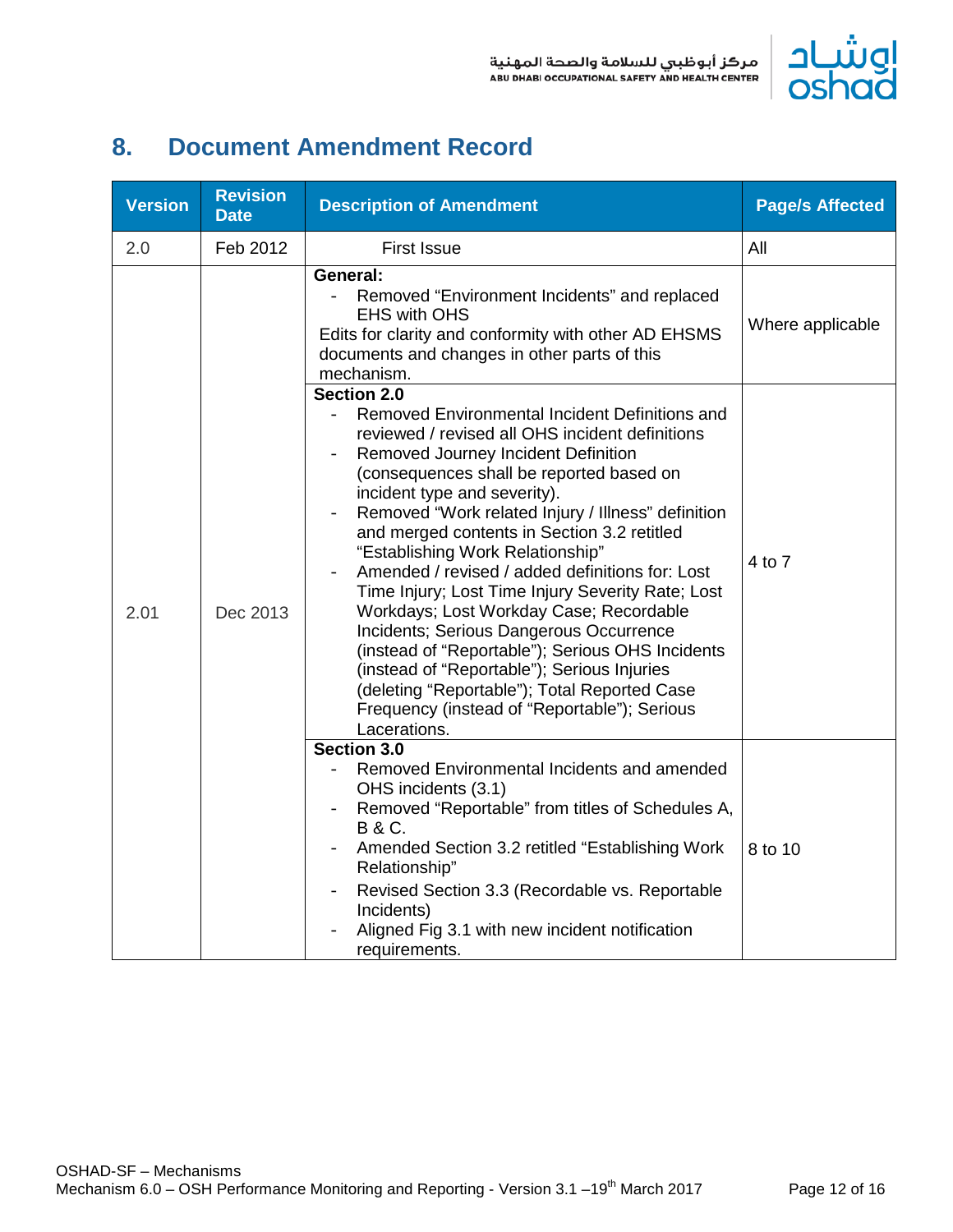

| <b>Version</b> | <b>Revision</b><br><b>Date</b> | <b>Description of Amendment</b>                                                                                                                                                                                                                                                                                                                                                                                                                                                                                                                                   | <b>Page/s Affected</b> |
|----------------|--------------------------------|-------------------------------------------------------------------------------------------------------------------------------------------------------------------------------------------------------------------------------------------------------------------------------------------------------------------------------------------------------------------------------------------------------------------------------------------------------------------------------------------------------------------------------------------------------------------|------------------------|
|                |                                | <b>Section 4.0</b><br>Differentiated "notification" from "reporting".<br>Revised incident notification criteria &<br>requirements (4.1).<br>Introduced two Incident Investigation & Reporting<br>Forms - Form G1 (reporting to the SRA) and G2<br>(for internal records) - and amended text<br>accordingly $(3.3, 4.2, and 4.3)$ .<br>Amended example for reporting incidents with<br>multiple consequences (4.4)<br>Amended text on Low & Medium Risk Entities<br>Reporting (4.2, 4.3, 4.6).<br>Amended SRA Title (ADTCA) and Contact<br>Hotlines (Center) (4.7) | 12 to 17               |
|                |                                | Section 6.0<br>Elaborated requirements for selection of External<br>Auditor / Company (6.2) and verification of<br>registration status (6.5).<br>Removed condition for Govt. Entities to contact<br>Center before undertaking 3 <sup>rd</sup> Party Compliance<br>Audit (6.3)                                                                                                                                                                                                                                                                                     | 19                     |
|                |                                | <b>Section 7.0</b><br>Changed title of Forms - EHS replaced with OHS<br>New Forms (G1 & G2) for OHS Incident<br>Investigation<br>Indicated Center's new website (www.oshad.ae)                                                                                                                                                                                                                                                                                                                                                                                    | 21                     |
|                |                                | <b>Schedule A:</b><br>New Title: List of Serious Dangerous Occurrences                                                                                                                                                                                                                                                                                                                                                                                                                                                                                            | 22                     |
|                |                                | <b>Schedule B:</b><br>New Title: List of Serious Injuries<br>Amended Notification Criteria for Fatality (24 hrs)<br>and other Serious Injuries (3 Working Days)<br>Differentiated "notification" from "reporting".<br>Added new injuries: Lost Workday Case; Burns<br>due to thermal and chemical agent; fracture.<br>Removed named body parts from dislocation of<br>joints.                                                                                                                                                                                     | 24                     |
|                |                                | <b>Schedule C:</b><br>New Title: List of Serious Occupational Illness /<br><b>Diseases</b>                                                                                                                                                                                                                                                                                                                                                                                                                                                                        | 25                     |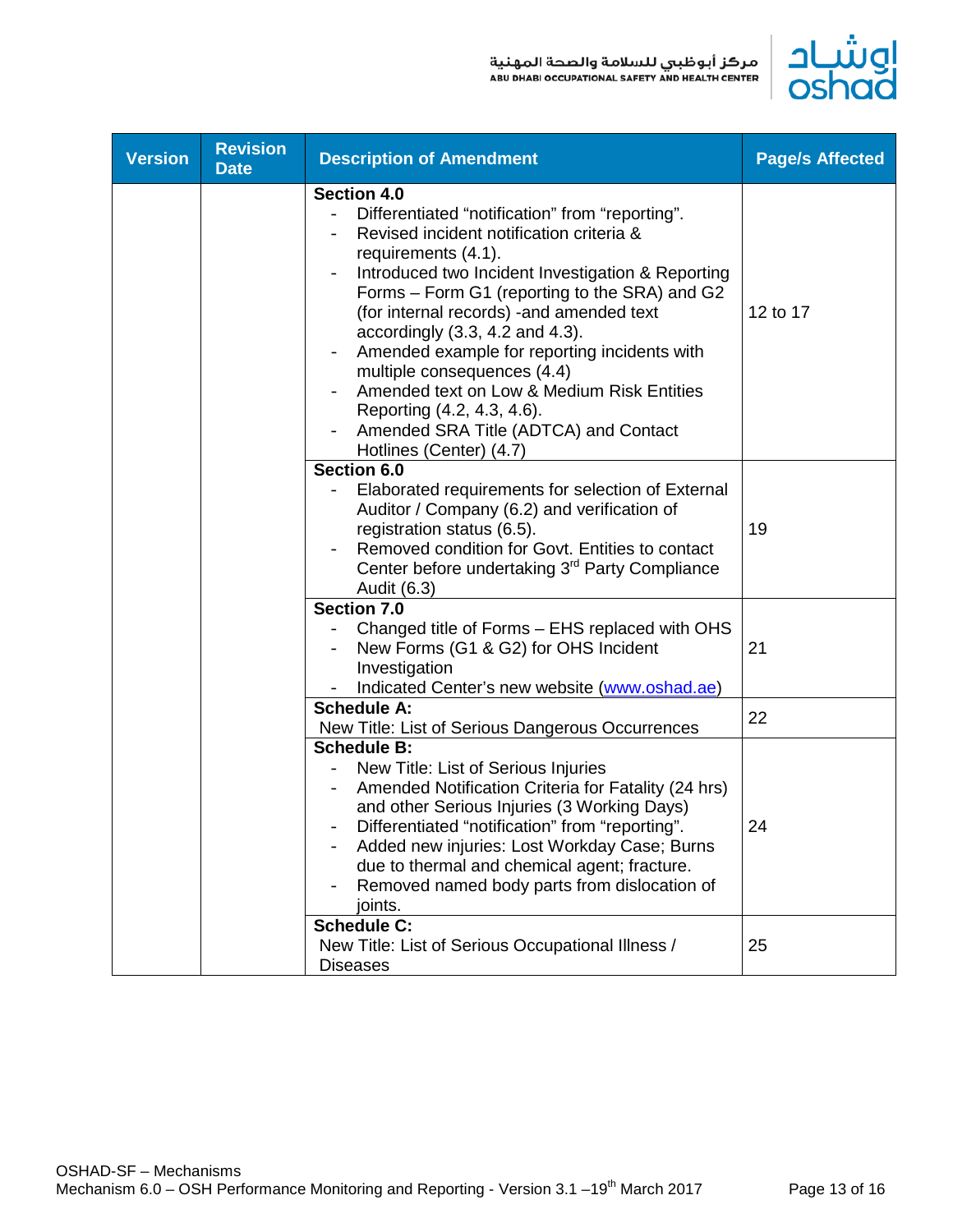

| <b>Version</b> | <b>Revision</b><br><b>Date</b> | <b>Description of Amendment</b>                                                                                                                                                                                                                                                                                                                                                                                                                                                                                                                                                                                                                                                                                                                                                                                                                                                                                                                                                                                                                                                                                                                                               | <b>Page/s Affected</b> |
|----------------|--------------------------------|-------------------------------------------------------------------------------------------------------------------------------------------------------------------------------------------------------------------------------------------------------------------------------------------------------------------------------------------------------------------------------------------------------------------------------------------------------------------------------------------------------------------------------------------------------------------------------------------------------------------------------------------------------------------------------------------------------------------------------------------------------------------------------------------------------------------------------------------------------------------------------------------------------------------------------------------------------------------------------------------------------------------------------------------------------------------------------------------------------------------------------------------------------------------------------|------------------------|
|                |                                | <b>Appendix A (Private Entity Minimum KPI</b><br><b>Requirements)</b><br><b>Appendix B (Sector Minimum KPI Requirements)</b><br><b>Appendix C (Government Entity Minimum KPI</b><br><b>Requirements)</b><br><b>Form E (Entity Quarterly OHS Performance</b><br>Report)<br>Form E1 (Sector Quarterly OHS Performance<br><b>Report</b> )<br>Form E2 (Government Entity Quarterly OHS<br><b>Performance Report)</b><br>New titles for Forms E, E1 and E2.<br>Incidents KPIs amended as per new<br>$\overline{\phantom{0}}$<br>requirements and definitions<br><b>Removed Environmental KPIs</b><br>Separate KPIs for injuries to employees, other<br>persons and contractors<br>New KPI for Employees AD EHSMS Practitioner<br>Training Course and Qudorat Registration<br>New KPI for 3 <sup>rd</sup> Party External EHSMS<br><b>Compliance Audit</b><br>Rephrased KPIs for Corrective Actions & Breech<br>Notices for clarity.<br><b>Appendix B (Sector Minimum KPI</b><br><b>Requirements)</b><br>Form E1 (Sector Quarterly OHS Performance<br><b>Report)</b><br>Introduced High, Medium and Low Risk Entities<br>KPI Requirements (notification, registration,<br>approvals) | All contents           |
|                |                                | Form G: Serious OHS Incident Notification<br>New Title: "Serious OHS Incident Notification"<br>Removed Part B (Investigation), and in Part A<br>(see next):<br>Deleted the term "Reportable"<br><b>Removed Environmental Incidents</b><br><b>Removed Recordable Incident Section</b><br>Amended Notification timeframes.<br>Added provision for "Incident No." (to Section 1)<br>-<br>Relocated & Amended Incident Information<br>Section (now Section 3)<br>Added sections on Injury type (4), injury severity<br>(5) and key corrective actions (7).<br>Reformatted the form.                                                                                                                                                                                                                                                                                                                                                                                                                                                                                                                                                                                               | <b>All Contents</b>    |
|                |                                | Form G1: Serious OHS Incident Investigation<br>New Form for Investigation of Serious Incidents<br>notified to the SRA                                                                                                                                                                                                                                                                                                                                                                                                                                                                                                                                                                                                                                                                                                                                                                                                                                                                                                                                                                                                                                                         | <b>New</b>             |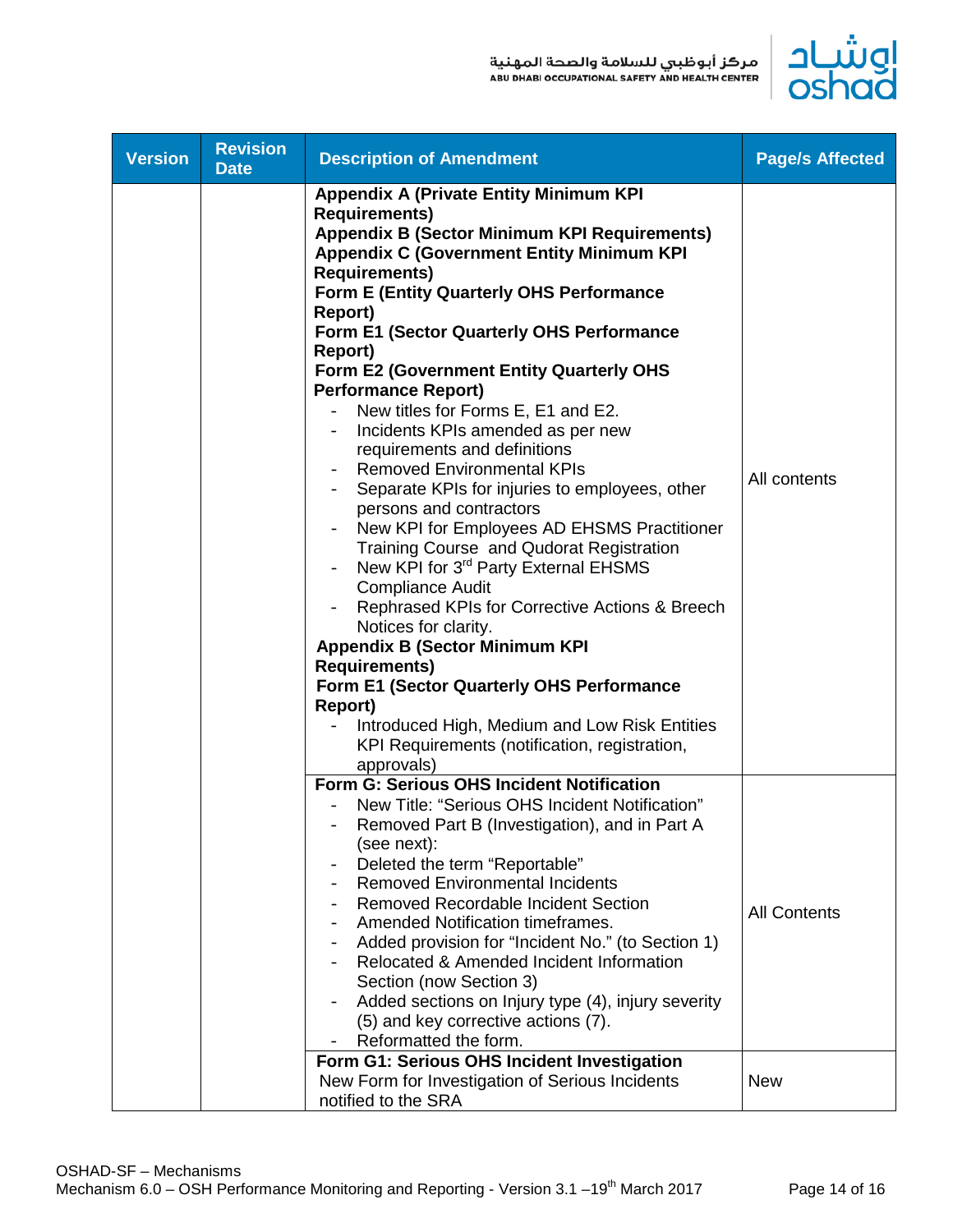

| <b>Version</b> | <b>Revision</b><br><b>Date</b> | <b>Description of Amendment</b>                                                                                                                                              | <b>Page/s Affected</b> |
|----------------|--------------------------------|------------------------------------------------------------------------------------------------------------------------------------------------------------------------------|------------------------|
|                |                                | Form G2: Non-Serious OHS Incident<br>Investigation<br>New Form for Investigation of Non-Serious<br>Incidents<br>For Entity's Internal Use & Recordkeeping - Not<br>Mandatory | <b>New</b>             |
|                | 1 <sup>st</sup> July<br>2016   | Change of Logo                                                                                                                                                               | All                    |
|                |                                | Change from AD EHS Center to OSHAD                                                                                                                                           | throughout             |
|                |                                | Change of document title: AD EHSMS RF to OSHAD-<br><b>SF</b>                                                                                                                 | Throughout             |
|                |                                | EHS changes to OSH                                                                                                                                                           | Throughout             |
| 3.0            |                                | Change of Document Title to OSH Performance<br>Monitoring and Reporting                                                                                                      | Throughout             |
|                |                                | Section 1 updated to define revised scope of<br>document                                                                                                                     | 3                      |
|                |                                | Old section 2, 3, 4, 5 & 6 deleted                                                                                                                                           | N/A                    |
|                |                                | Schedule A, B & C Deleted                                                                                                                                                    | N/A                    |
|                |                                | Appendix A, B & C Deleted                                                                                                                                                    | N/A                    |
|                |                                | New section 2, 3, 4, 5 & 6 added                                                                                                                                             | $3-9$                  |
|                | 19 <sup>th</sup> March<br>2017 | Minor editorial changes to provide further clarification<br>without changing requirements                                                                                    | Throughout             |
| 3.1            |                                | Clause 5.3(c) updated                                                                                                                                                        | 8                      |
|                |                                | Section 7 – Titles of forms updated                                                                                                                                          | 11                     |